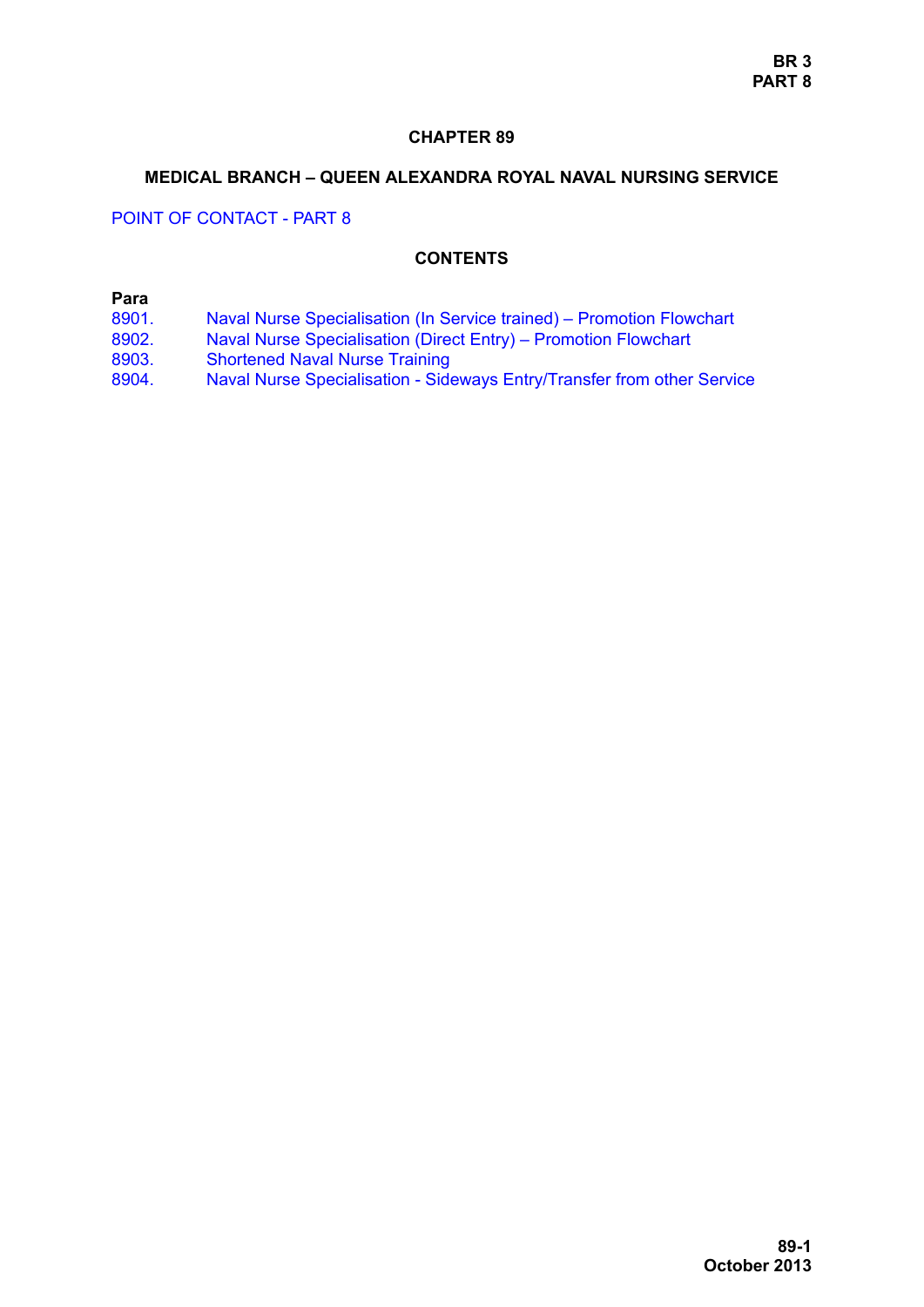## **CHAPTER 89**

# **MEDICAL BRANCH – QUEEN ALEXANDRA ROYAL NAVAL NURSING SERVICE**

## <span id="page-1-0"></span>**8901. Naval Nurse Specialisation (In Service trained) – Promotion Flowchart**

New Entry: 17 years 10 months - 37 years (see [Note 1\)](#page-3-0)

# **NAVAL NURSE (STUDENT)**

### **Naval Nurse – Advancement Criteria**

- a. Complete Phase I training and Nurse Orientation Course.
- b. Successfully complete Common Foundation Programme. (2)
- c. Successfully complete Registered Nurse training and register with the Nursing and Midwifery Council (NMC).
- d. Recommended for advancement. (3)
- e. In date for Royal Naval Fitness Test (RNFT) or waiver obtained; recorded under
- JPA competency 'CMS|Fitness Test|Navy|'. (8)
- f. At least 6 months since last career check (if any) on advancement.



## **Acting Leading Naval Nurse – Advancement Criteria**

a. Complete 28 days' service from date of completing Registered Nurse training. (4)

b. Complete the Transition to Military Practice (TtMP) Course and the Post Basic Professional Qualifying Course (PBPQC). (4)

c. Recommended for advancement. (4)

d. Provide Commanding Officer with documentary evidence of registration with the NMC.

e. In date RNFT or waiver obtained on advancement; recorded under JPA competency 'CMS|Fitness Test|Navy|'. (8)

f. At least 6 months since last career check (if any) on advancement.

#### Advanced to **ACTING LEADING NAVAL NURSE**

## **Leading Naval Nurse - Advancement Criteria**

a. Leading Rates Leadership Course (LRLC) completed and recorded as JPA competency 'Miscellaneous|Leading Rates Leadership Course (RNLA 102)|Navy|'.

b. In date RNFT or waiver obtained on advancement; recorded under JPA competency 'CMS|Fitness Test|Navy|'. (8)

c. At least 6 months since last career check (if any) on advancement.

d. Complete 12 months in the rate of A/LNN

#### Advanced to **LEADING NAVAL NURSE**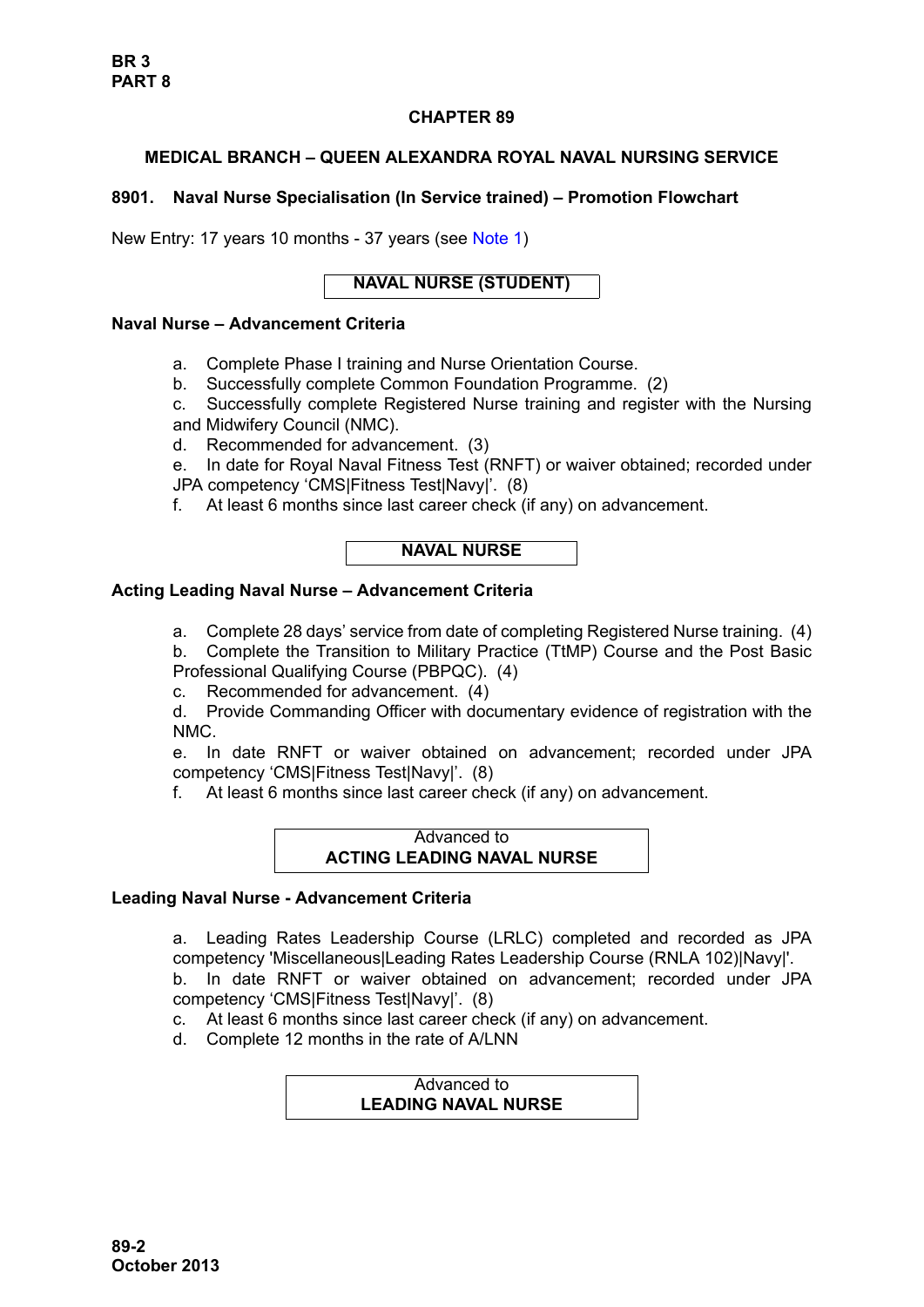### **Petty Officer Naval Nurse – Pre-Selection Requirements**

a. Minimum of 2 years' seniority as a LNN 12 months prior to the Common Promotion Date (CPD). (4e)

b. Serving on FC/OE1 or EC/2OE that expires after the nominated CPD (Para 6703  $b$  sub para  $(7)$ ).

c. Recommended for promotion on Appraisal Report at Common Reporting Date (CRD). (6)

d. In date RNFT or waiver obtained at CRD; recorded as JPA competency 'CMS|Fitness Test|Navy|'. (7)

### **Petty Officer Naval Nurse – Pre-Promotion Requirements**

e. Senior Rates Leadership Course (SRLC) completed and recorded as JPA competency 'Miscellaneous|Senior Rates Leadership Course (RNLA 103)|Navy|'. (9) f. Provide Commanding Officer with documentary evidence of continuing registration with the NMC.

g. In date RNFT or waiver obtained at nominated CPD (or when eligible for promotion (if later)); recorded as JPA competency 'CMS|Fitness Test|Navy|'. (8)

h. At least 6 months since last career check (if any) on nominated CPD or date due promotion (if later).

## Promoted to **PETTY OFFICER NAVAL NURSE**

### **Chief Petty Officer Naval Nurse – Pre-Selection Requirements**

a. Minimum of 3 years' seniority as a PONN 12 months prior to the CPD. (Para 6703 b sub para (3))

b. Serving on FC/OE1 or EC/2OE that expires after the nominated CPD.

c. Senior Rates Leadership Course (SRLC) completed and recorded as JPA competency 'Miscellaneous|Senior Rates Leadership Course (RNLA 103)|Navy|'. (9)

d. Recommended for promotion on Appraisal Report at CRD.

e. In date RNFT or waiver obtained at CRD; recorded as JPA competency 'CMS|Fitness Test|Navy|'. (7)

#### **Chief Petty Officer Naval Nurse – Pre-Promotion Requirements**

f. Provide Commanding Officer with documentary evidence of continuing registration with the NMC.

g. In date RNFT or waiver obtained at nominated CPD (or when eligible for promotion (if later)); recorded as JPA competency 'CMS|Fitness Test|Navy|'. (8)

h. At least 6 months since last career check (if any) on nominated CPD or date due promotion (if later).

> Promoted to **CHIEF PETTY OFFICER NAVAL NURSE**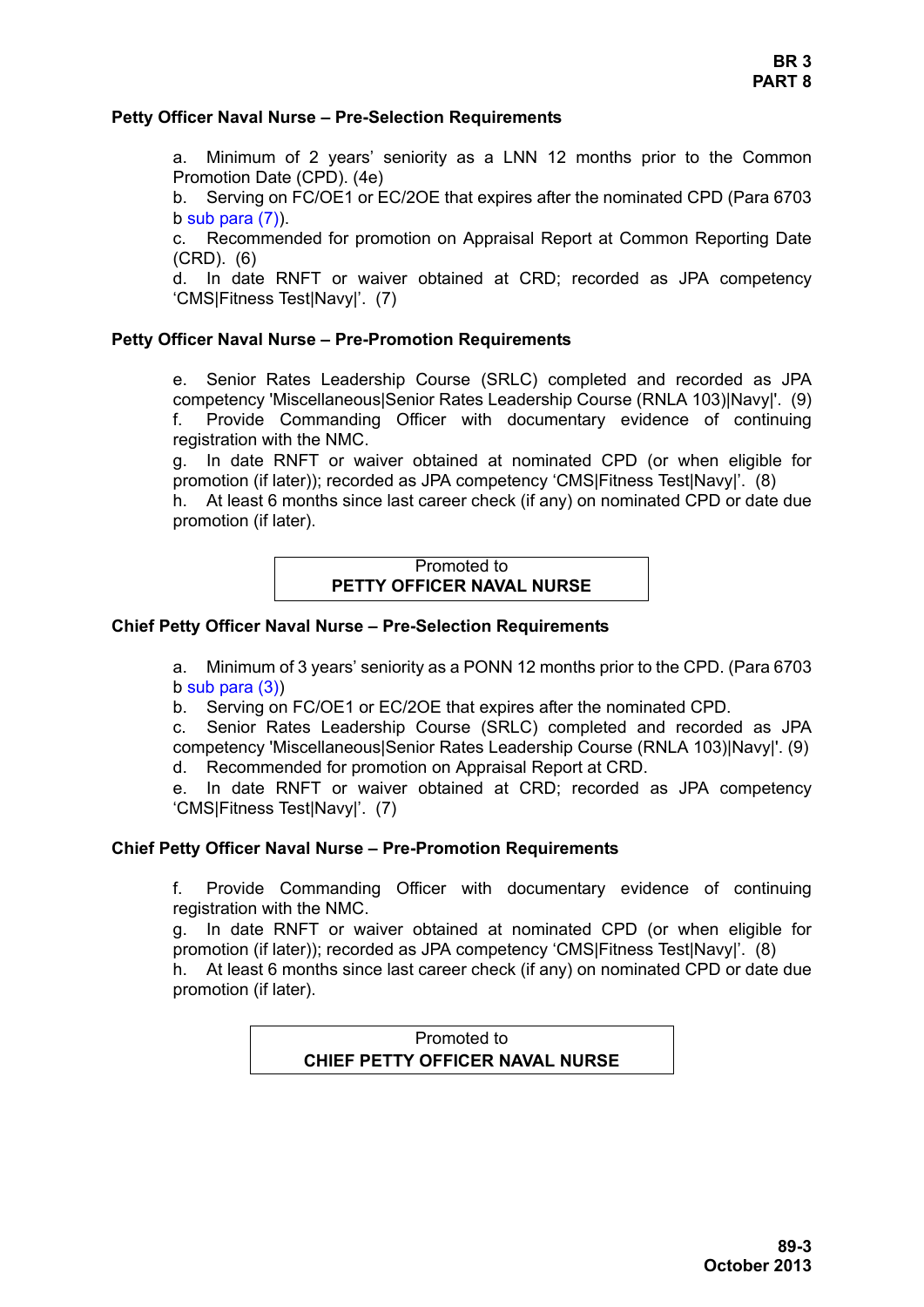## **Warrant Officer 1 Naval Nurse – Pre-Selection Requirements**

a. Minimum of 3 years' seniority as a CPONN 12 months prior to the CPD.

b. To be educationally qualified for promotion in accordance with [Para 9642.](#page-35-0) Must have achieved minimum Level 2 Functional Skills (or equivalent) in English and Mathematics and the appropriate competence recorded on JPA.

c. Serving on FC/OE1 or EC/2OE that expires after the nominated CPD.

d. Recommended for promotion on Appraisal Report at CRD.

e. In date RNFT or waiver obtained at CRD; recorded as JPA competency 'CMS|Fitness Test|Navy|'. (7)

### **Warrant Officer 1 Naval Nurse – Pre-Promotion Requirements**

f. Provide Commanding Officer with documentary evidence of continuing registration with the NMC.

g. In date RNFT or waiver obtained at nominated CPD (or when eligible for promotion (if later)); recorded as JPA competency 'CMS|Fitness Test|Navy|'. (8)

h. At least 6 months since last career check (if any) on nominated CPD or date due promotion (if later).

i. Satisfy terms of Assignment Order issued by Promotion Authority.

## Promoted to **WARRANT OFFICER 1 NAVAL NURSE**

#### *Notes:*

<span id="page-3-0"></span>*1. Candidates must fulfil the following conditions to become eligible for entry:*

*a. Be between 17 years 10 months and 37 years of age. Candidates must have achieved 18 years of age by the end of the calendar month in which the Common Foundation Programme course begins.*

<span id="page-3-1"></span>*b. The following educational qualifications provide eligibility to be considered for QARNNS student nurse selection (BSc (Hons) Nursing). The degree only entry programme commenced in 2008.*

(1) *260 UCAS tariff points at A2 Level (or equivalent):*

(a) *Service requirement of GCSE Grade C or above in English, Maths and a Science-based subject are also required.*

- (b) *No alternative to a formal English qualification is permitted.*
- (c) *No alternative to a formal Maths qualification is permitted.*
- (d) *Direct equivalents to GCSEs are acceptable, e.g. GCEs, 'O' Levels.*

(e) *CSE (Certificate of Secondary Education) Grade 1 only is considered as equivalent to a GCSE grade C.*

(f) *GCSE or GCSE equivalents gained overseas must be checked and verified with Nurse Education Advisor, Royal Navy (NEA(RN).*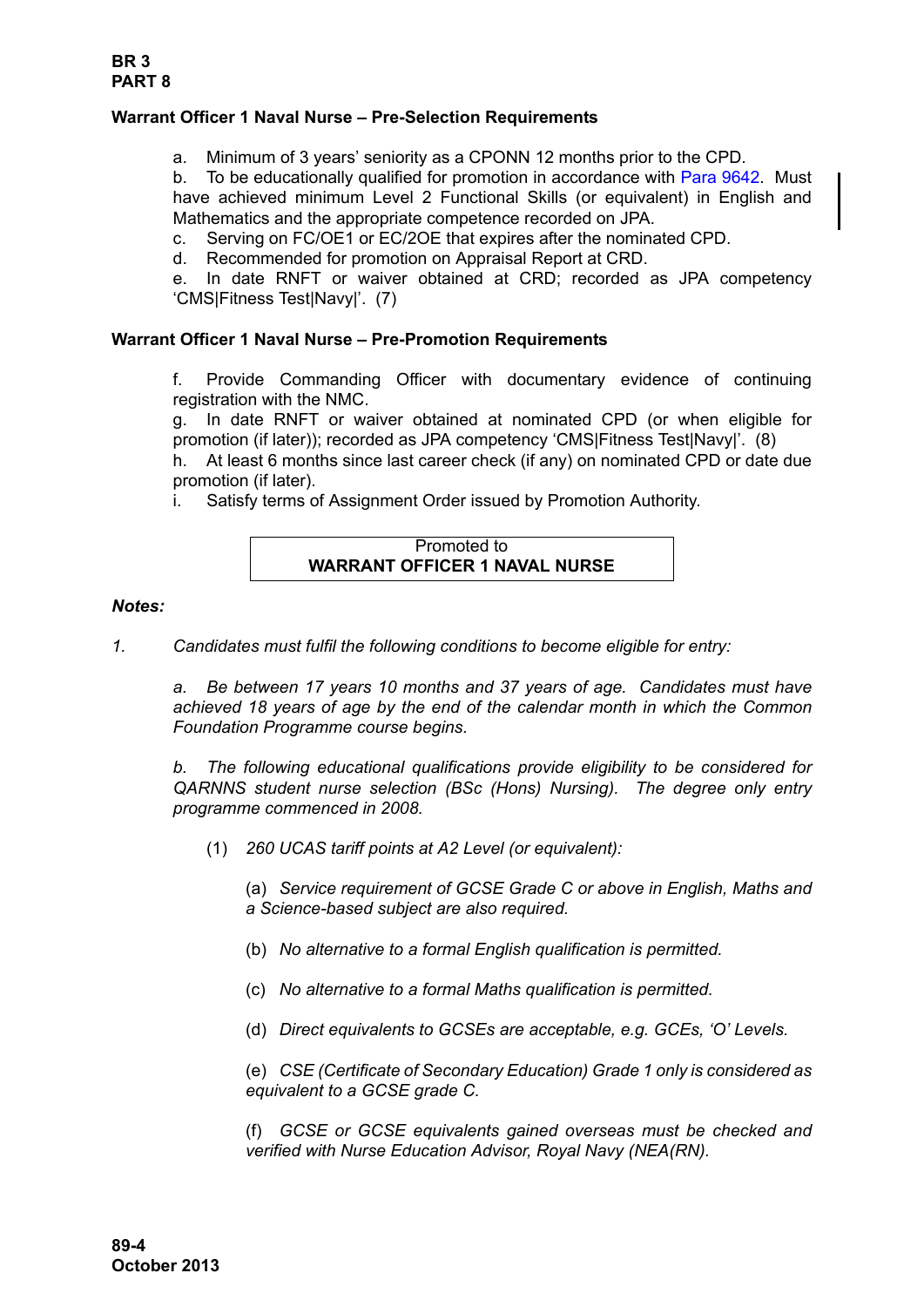*c. Pass an Interview Board at the Defence School of Health Care Studies (DSHCS) Royal.*

*Candidates accepted for entry will join as Student Naval Nurses.*

*2. Candidates who fail the Common Foundation Programme may be offered branch/ specialisation transfer, if possible and recommended, or discharged Shore Unsuitable During Training.*

*3. Advancement to Naval Nurse. Student Naval Nurses will be advanced to Naval Nurse on successful completion of Registered Nurse Training and eligibility for registration with the Nursing and Midwifery Council (NMC). The date of advancement to Naval Nurse will be that of successful completion of Naval Nurse Training.*

## *4. Advancement to Acting Leading Naval Nurse and Leading Naval Nurse:*

*a. The seniority date for Acting LNN will be 28 days from the completion of Registered Nurse Training. Should attendance on the PBPQC be delayed for Service reasons, the basic date on completion of the TtMP and PBPQC should be antedated to 28 days from being rated Naval Nurse.*

*b. Should a rating, on completion of the TtMP and PBPQC, not be recommended for Acting LNN, the Commanding Officer DMSTG has the authority to withhold the advancement and recommend that the rating be reviewed by the parent establishment not less than three months and not more than six months after completion of the TtMP and PBPQC. The rate held during this assessment period will be that of Naval Nurse. If subsequently recommended for advancement to Acting LNN, the seniority date will be the actual date of recommendation. If not recommended, consideration should be given to Discharge SHORE.*

*c. To enable advancement action by DMSTG, the end of pre-registration training reports (appraisal report) provided by the DSHCS for Naval Nurses must include a recommendation for advancement to Acting LNN. A copy of this appraisal report should accompany the individual to the PBPQC.*

*d. Upon receipt of notification from the RN Leadership Academy confirming successful completion of LRLC, Unit Admin staffs are to ensure that individuals meet the requirements for substantive advancement laid down at [Para 8901](#page-1-0) and arrange for the individual to submit a request for substantive advancement by the Commanding Officer. Upon granting of substantive promotion, Unit Admin staffs are to raise a Promotion Authority Request signal to CNPERS, copy to the Ratings Promotions Section, requesting JPA action to reflect the award of substantive advancement and adjustment of seniority date. The seniority date for LNN will be from the date advanced to LNN, time spent as Acting LNN does not count for further advancement or promotion.*

*e. Time spent as an ALNN does not count towards the two years' seniority requirement for PONN selection at [Para 8901](#page-1-0).*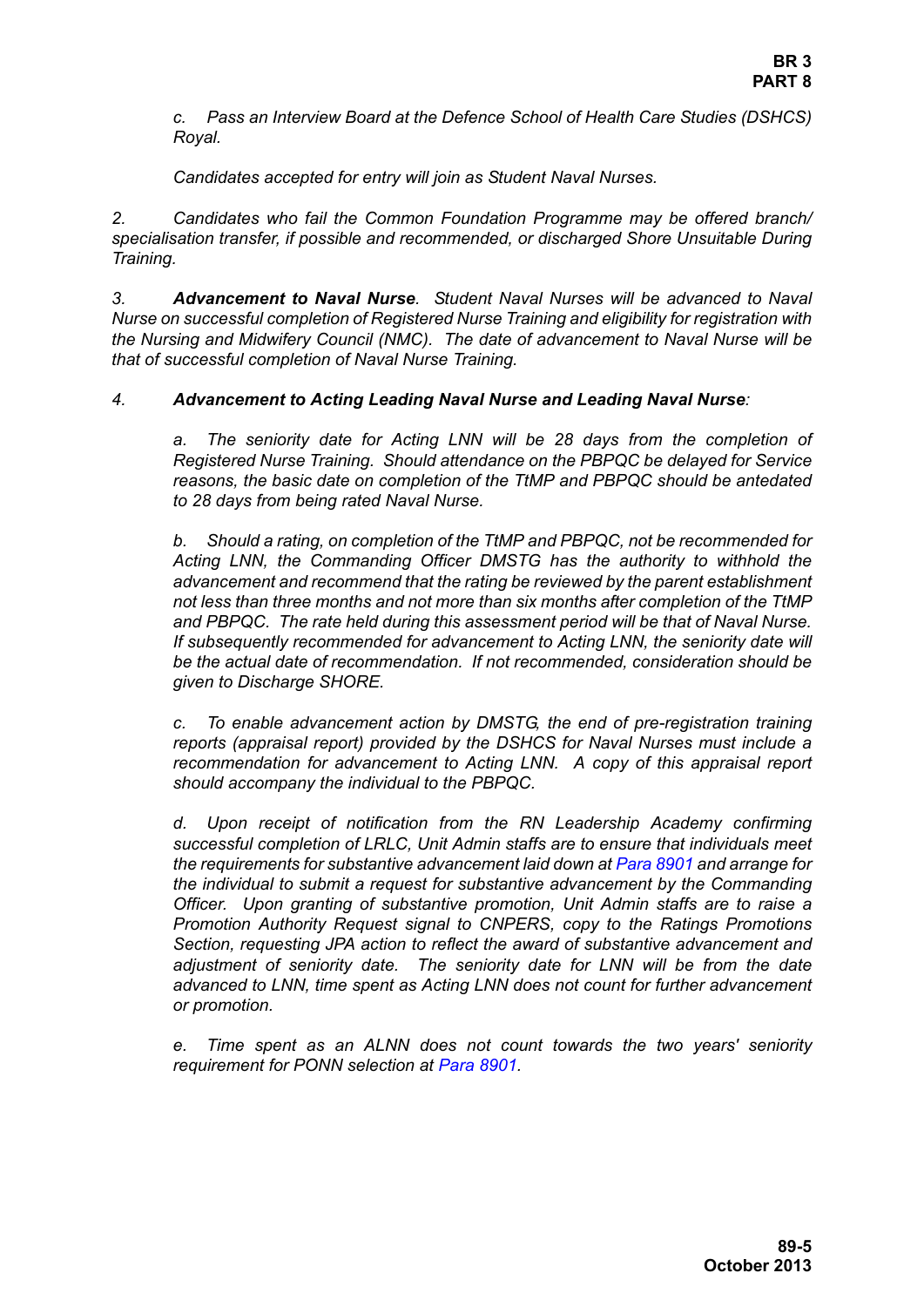## *5. Student Entry:*

*a. The DSHCS Royal Centre for Defence Medicine is approved as a school of nursing for QARNNS Nurses, indexed as Student Naval Nurses by the NMC for a three year course of training for the qualification of Registered Nurse. Student Naval Nurses follow a course of practical and theoretical instruction based on the current syllabus of General Training.*

*b. QARNNS Student Naval Nurses may be seconded to certain civilian hospitals or Ministry of Defence Hospital Units (MDHUs) in order to obtain specialist experience.*

*c. Payment of index fees for training is made as a charge to Public Funds.*

*d. Failure will result in Discharge Unsuitable During Training or specialisation/ branch/Service transfer if available and approved.*

*6. Recommendation. Awarded 'Exceptional', 'High' or 'Yes' recommendation for 'Promotion - 1 Rank Up' on SJAR by final RO. Where an otherwise fully eligible candidate has received an SJAR assessment of 'Insufficient Knowledge' at last report, presentation before the next Board will be determined by the Promotion Section using the previous report recommendation.* 

*7. RNFT (at CRD). Ratings are to be in date RNFT or in possession of either a permanent medical exemption as issued by a Naval Service Medical Board of Survey (NSMBOS) or temporary exemption (as issued by the Commanding Officer) on the appropriate CRD. See Para 6720.*

*8. RNFT (at CPD). Ratings are to be in date RNFT or in possession of either a permanent medical exemption as issued by a NSMBOS or temporary exemption (as issued by the Commanding Officer) on the appropriate CPD (or later) or on advancement. See Para 6720.*

*9. Failure to complete Professional and/or Leadership Course. Refer to Para 6716 for rules on the impact on a rating's promotion if he/she fails to complete PQC and/or LRLC/ SRLC before CPD or within 12 months of CPD as a result of service reasons, non-service reasons (outwith control) or non-service reasons (within control).*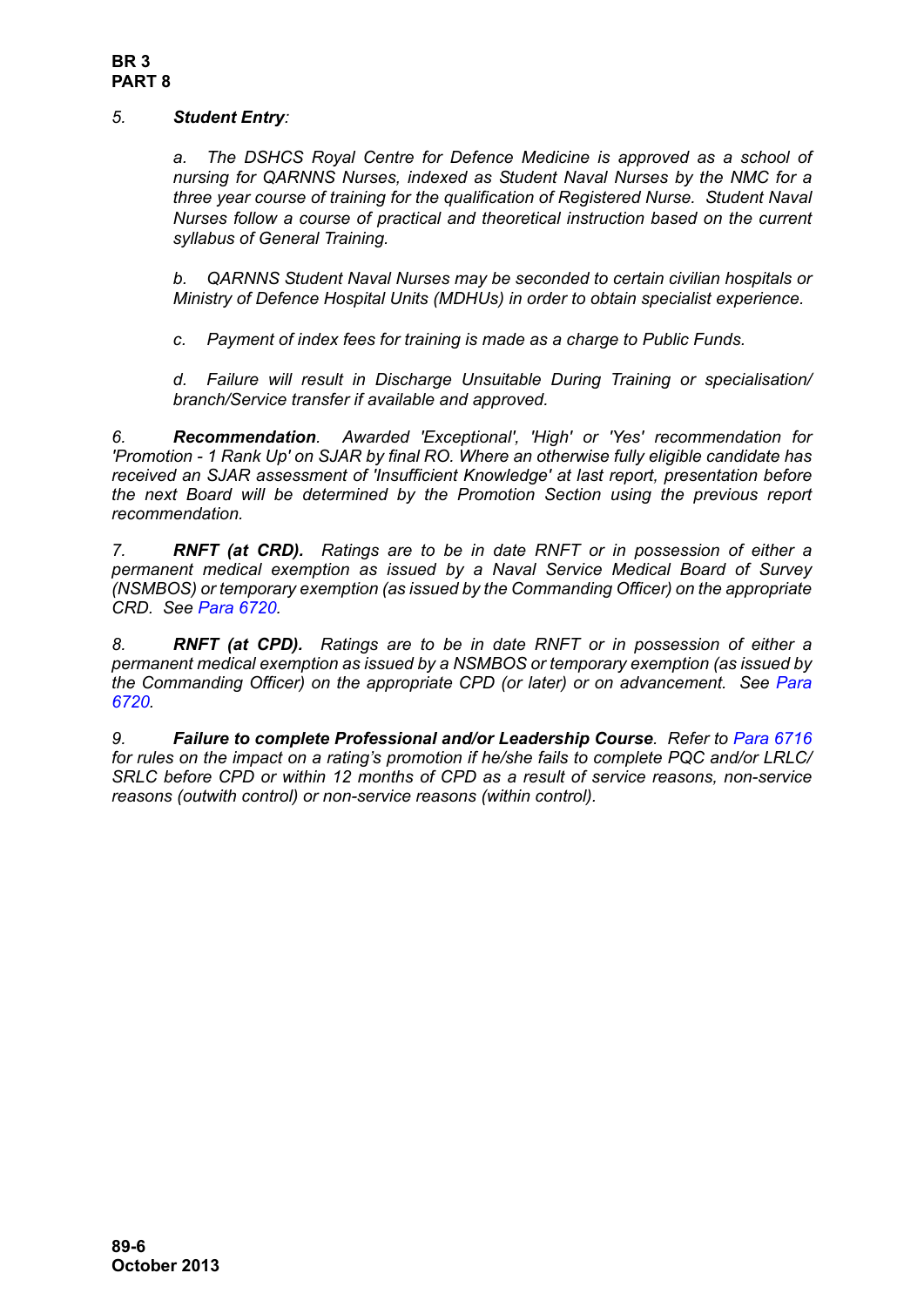### <span id="page-6-0"></span>**8902. Naval Nurse Specialisation (Direct Entry) – Promotion Flowchart**

New Entry: 20½ - 37 years (see [Note 1\)](#page-6-1)

#### **NAVAL NURSE**

#### **Acting Leading Naval Nurse – Advancement Criteria**

a. Provide documentary proof of Registration on Part 1, 12 or 13 of the NMC Register. (First level nurses trained in General Nursing, Adult Nursing and Mental Health Nursing).

b. Complete Phase I Training at HMS RALEIGH. (2) (3) (4)

c. Recommended for advancement. (3)

d. In date Royal Naval Fitness Test (RNFT) or waiver obtained on date due advancement; recorded under JPA competency 'CMS|Fitness Test|Navy'.(5)

### Advanced to **ACTING LEADING NAVAL NURSE**

a. Attend Transition to Military Practice (TtMP) Course. (2)

b. Complete Post Basic Professional Qualifying Course, recorded under JPA competency 'Medical|Post Basic Professional Qualifying Course (PbPQC)|Navy|'. (2) c. Passed Leading Rates Leadership Course (LRLC); recorded as JPA competency 'Miscellaneous|Leading Rates Leadership Course (RNLA 102)|Navy|'.

d. In date RNFT or waiver obtained on date due advancement; recorded under JPA competency 'CMS|Fitness Test|Navy|'. (5)

- e. At least 6 months since last career check (if any) on advancement.
- f. Complete 12 months in the rate of A/LNN

Advanced to **LEADING NAVAL NURSE**

[Further promotion will be as per [Para 8901](#page-1-0)]

#### *Notes:*

<span id="page-6-1"></span>*1. Candidates for Direct Entry as fully qualified and Registered Nurses must fulfil the following conditions:*

*a. Be aged between 20½ and 37 years.*

*b. Provide documentary proof of Registration on Part 1, 12, 13 or 15 of the NMC Register. (First level nurses trained in General Nursing, Adult Nursing, Mental Health Nursing and Children's Nursing).*

*c. Pass a Professional Interview Board.*

*2. Candidates accepted for entry will join HMS RALEIGH in the rate of Naval Nurse:*

a. All entrants will undergo eight weeks Phase I training at HMS RALEIGH.

b. All entrants will attend a Transition to Military Practice Course (TMPC) at DMSTG (provided by DSHCS).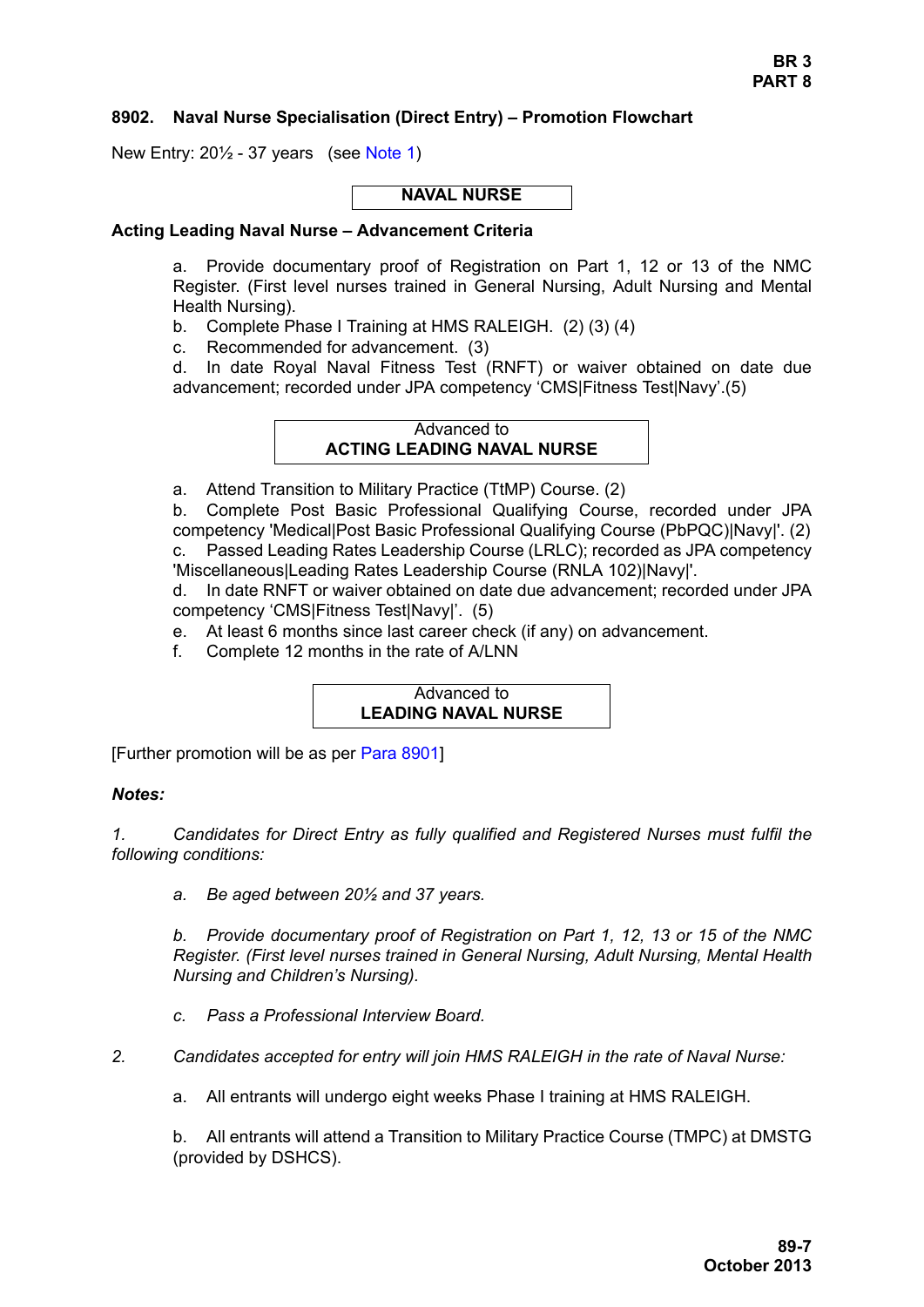c. All entrants will complete the Post Basic Professional Qualifying Course (PBPQC) at DMSTG.

*3. On successful completion of Phase I training and if recommended for advancement, direct entrants will be advanced to Acting Leading Naval Nurse. On successful completion of TMPC, PBPQC and LRLC and if recommended for advancement, entrants will be confirmed Leading Naval Nurse. Further advancement will be in accordance with the regulations for Naval Nurses as laid down at [Para 8901](#page-1-0). The seniority date for LNN will be from the date advanced to LNN; time spent as Acting LNN does not count for further advancement or promotion. Time spent as an ALNN does not count towards the two years' seniority requirement for PONN selection at [Para 8901.](#page-1-0)*

*4. If not recommended for advancement or for failure of either PBPQC or LRLC, action should be taken in accordance with Para 5444.*

*5. RNFT. Ratings are to be in date RNFT or in possession of either a permanent medical exemption as issued by a Naval Service Medical Board of Survey (NSMBOS) or temporary exemption (as issued by the Commanding Officer) on advancement. See Para 6720.*

## <span id="page-7-0"></span>**8903. Shortened Naval Nurse Training**

a. Civilian candidates who hold any of the qualifications listed below and are on the relevant parts of the register of the NMC are allowed, if selected for Naval Nurse training, to undertake a shortened course:

- (1) Registered Sick Children's Nurse (RSCN) or Registered Nurse (Child).
- (2) Registered Mental Nurse (RMN) or Registered Nurse (Mental Health).

(3) Registered Nurse for the Mentally Handicapped (RNMH) or Registered Nurse (Learning Disabilities).

b. Any reduction in training for the General Register is subject to certain conditions, and in all cases the NMC will be consulted.

c. Prospective candidates for reduced training must meet the educational requirements at [Para 8901](#page-1-0) [Note 1](#page-3-0) [b](#page-3-1).

d. An individual's rate on entry will be Naval Nurse - Student (NN(S)).

e. NN(S)s are exempt from the Common Foundation Programme and will be advanced to Naval Nurse (Able Rating) on completion of Phase I and II training, subject to recommendation. Thereafter, [Para 8901](#page-1-0) applies.

# <span id="page-7-1"></span>**8904. Naval Nurse Specialisation - Sideways Entry/Transfer from other Service**

a. Ratings of confirmed Leading Hand rate and below may apply at any time to be considered for Naval Nurse training.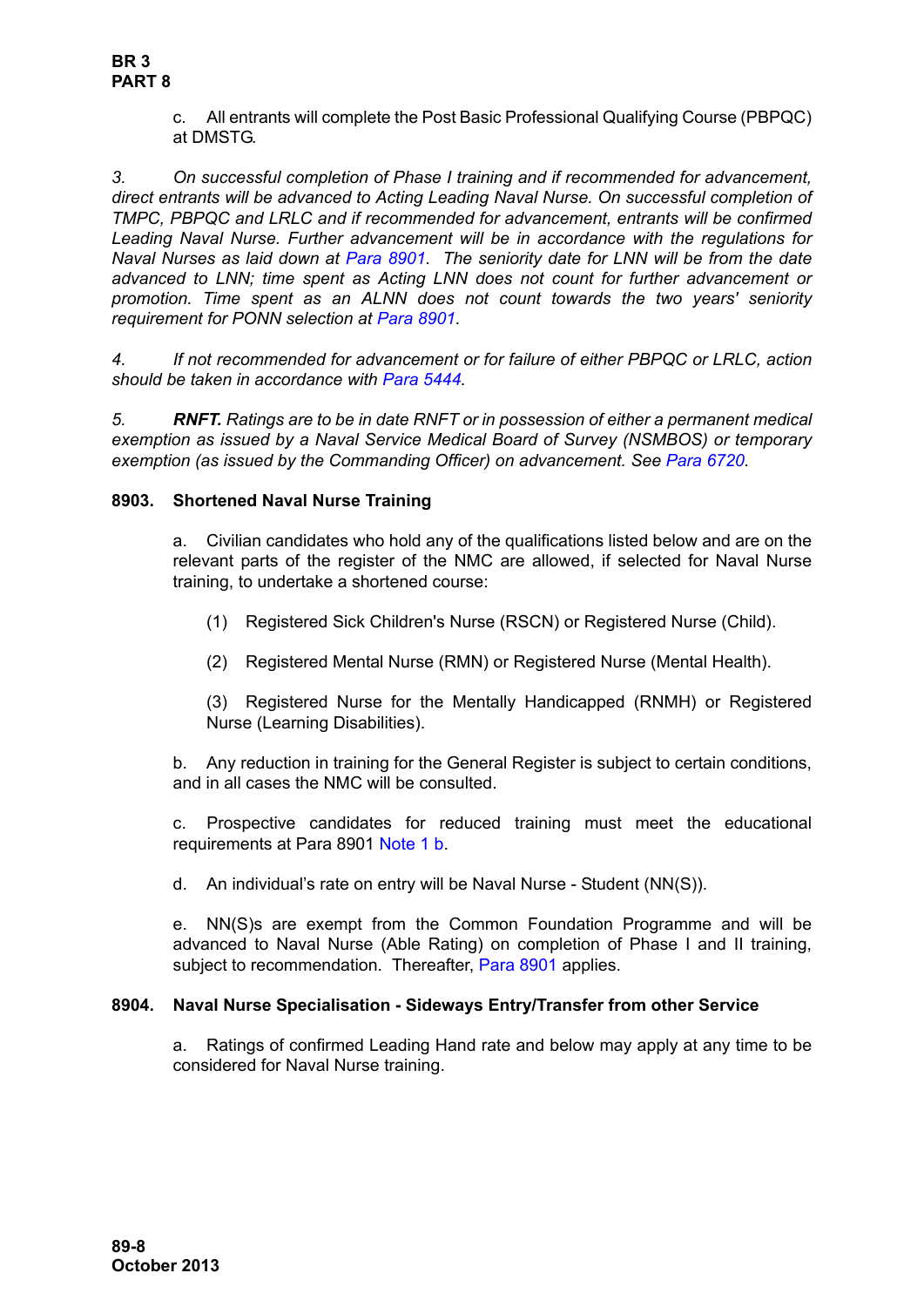b. Applications for manning clearance should be made by signal to the Navy Command HQ (first line of text - for FLEET-DNPS PPLNR WO1) in accordance with current regulations. Manning clearance, if approved, will be valid for two years. If manning clearance is approved, applications are to be forwarded to the NEA(RN) DPMD, copy to Captain Naval Recruiting (CNR). Inter-Service transfers are processed through CNR and applicant's units are advised to make tentative enquiries of CNR regarding the possibility of release from the parent Service before applications are forwarded to NEA(RN) DPMD.

c. Applicants will be eligible to appear before a Selection Board provided they fulfil the following conditions:

(1) Be at least an Able Rating but not more than a confirmed LH.

(2) The following educational qualifications provide eligibility to be considered for QARNNS student nurse selection (BSc (Hons) Nursing). The degree only entry programme commenced in 2008. 260 UCAS tariff points at A2 Level (or equivalent):

(a) Service requirement of GCSE Grade C or above in English, Maths and a Science-based subject are also required.

- (b) No alternative to a formal English qualification is permitted.
- (c) No alternative to a formal Maths qualification is permitted.
- (d) Direct equivalents to GCSEs are acceptable, e.g. GCEs, 'O' Levels.

(e) CSE (Certificate of Secondary Education) Grade 1 only is considered as equivalent to a GCSE grade C.

(f) GCSE or GCSE equivalents gained overseas must be checked and verified with CNR NMD SO3.

(3) Attend a PSO interview.

(4) Obtain manning clearance from REQMEDWO1 or CNR, as appropriate, for subsequent transfer on completion of Naval Nurse training.

(5) Be recommended.

d. The NEA(RN) DPMD will convene all Selection Boards, when necessary, and will inform Commanding Officers, copy to RCMMAHP and CNR where applicable.

e. Selected candidates will, subject to confirmation of availability by RCMMED (CNR for Inter-Service transfers), be assigned to the Defence School of Health Care Studies (DSHCS) for course. The rate at which Inter-Service personnel transfer, and the limitations on advancement during training, where applicable, will be confirmed by CNR after consultation with the Medical Branch Manager.

f. All candidates must comply with the current return of service regulations and sign a Waiver of Notice of Discharge as of Right in Consideration of a Course of Training (Form S2658) in accordance with Para 5308.